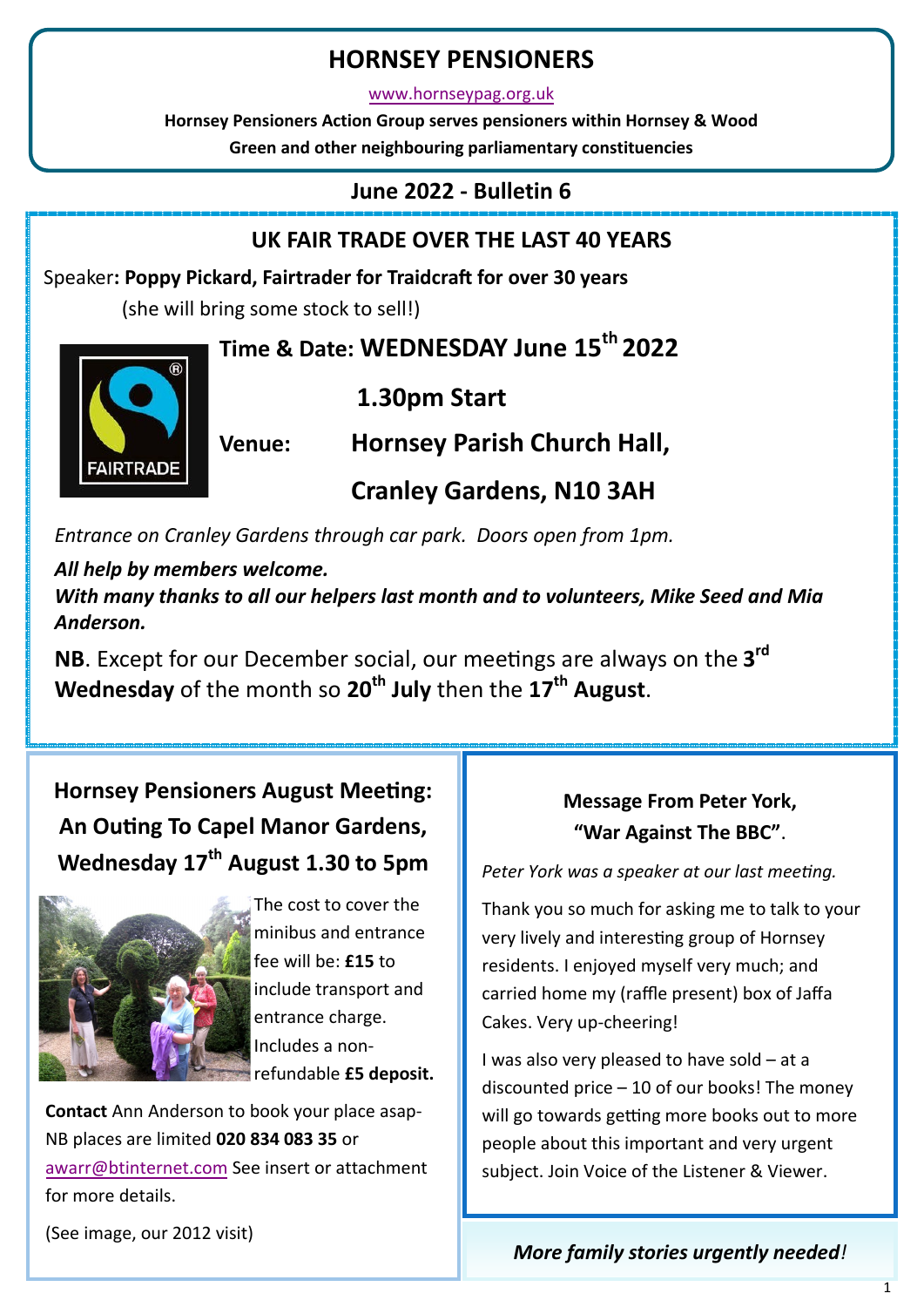### **The War Against The BBC**



*Patrick Barwise & Peter York. Hornsey Pensioners Meeting, 18th May 2022.*

Patrick was to answer questions about this important book but caught COVID-19. Co-author, Peter York, cultural commentator, stepped in to address the meeting, answering previously circulated questions from Ann and Hilary. (Please see questions attached or inserted). His responses below:

#### *Ann*

**Equal pay:** Not the central question. BBC is not strictly a government institution, but government behaves as if it is.

**Cowering attitude re-news reporting:** Government has hands-on financial windpipe, is more American populist, right wing. BBC doesn't lie but may not mention things e.g. Johnson's links with the Trump government, Bannon and Neo-nazis, nor exports of weapons to Saudi Arabia with exploits in Yemen. Labour rarely mentions these things. Ukraine, nearer to home and more simple to understand. Russia doing similar things in Syria was not picked up.

**Declining quality?** But new productions winning BAFTAs, being exported. Competition with live BBC is not Netflix but YouTube, also showing old BBC programmes.

#### *Hilary*

**Facilitating free/discounted fees:** Gordon Brown, 2000, introduced free licences for 75+, as a government welfare concession. Osborne, after 6 meetings with Murdoch(!), met Lord Hall, withdrew concession, handing BBC task of deciding/managing the massive shortfall of funding - £750,000,000, 1/4 of the licence fee. With Mail, Telegraph and Express in mind, a decision was made for means testing, maintaining concession for those on Pension Credit. **BBC has been crucial in the pandemic but the attacks continue:** The licence fee is cheap, £159pa/ £3.25pw. Sky subscription is over £1,000pa, Netflix £5.99pm is not fresh, live, local or British, in no way comparable to BBC. The destroyers of BBC 'want red meat for the red wall'. The Right is against BBC, ideologically opposed to public ownership; secretly privatising NHS; privatising C4. Commercial broadcasting friends want more profit. Independent public broadcasting will say occasional disobliging things about Johnson, Rees-Mogg etc..

**Answers to Questions from the floor:** BBC to be available to everyone. Universality is different from subscriptions. Advertising needs focus on socioeconomic/interest groups. BBC provides radio, TV, orchestras, education, impartial news, websites, podcasts etc.

The Book authors now not being asked to appear on BBC, perhaps on the 'managed risks' list!

Nadine Dorries with power over BBC and C4 has no idea of C4 funding (see YouTube), claims C5 is better since privatisation  $-$  but its always been in the commercial sector! On Twitter she indicates BBC will be abolished. The Tories, unpatriotically and vandalistically don't care about stripping the cultural sector. BBC has pump-priming role in the creative industries. C4 has done a major job in creating an independent cultural sector. Nothing the BBC can do about its critics, decent one-nation Tories have been kicked out, leaving extreme right-wingers saying the BBC is wildly left-wing.

Young people use Subscriber Video On Demand - BBC can do that on iPlayer.

Planned Project Kangaroo, a British streaming platform, bigger than Netflix, was turned down by 3 accountants.

Labour 'weedy' on these issues.

Ann suggests we will send a copy of the book to Catherine West MP and this bulletin.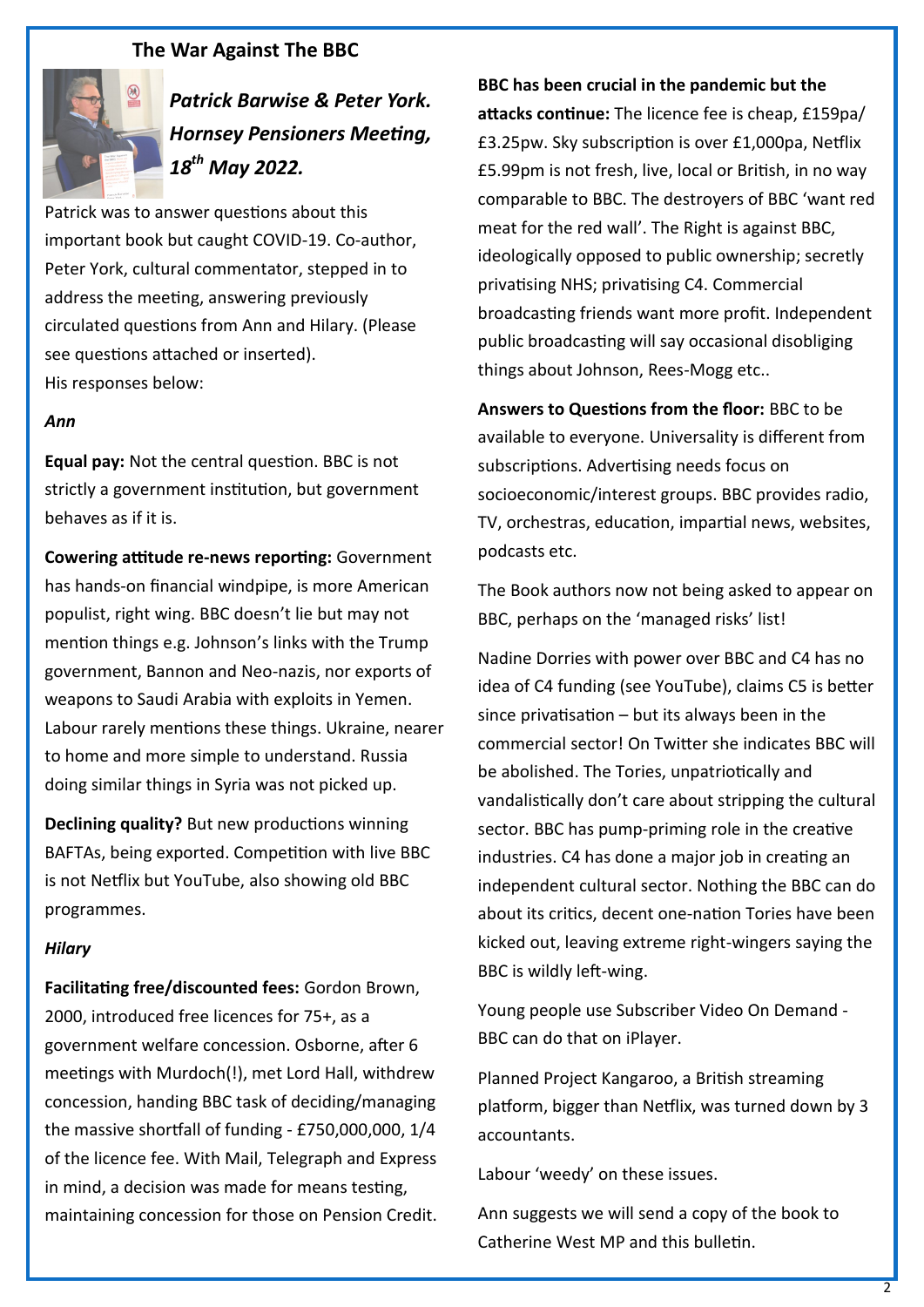### **Local Support Services**

Hornsey Pensioners Action Group wants information from you about local support services, particularly those needed by those suffering from a chronic illness or when discharged from hospital. This is particularly important as the Health and Care Act is now law; we need to monitor how services will be affected. We shall respect any confidential information.

*Janet*

### **Message From The Haringey Circle**

Could you please let your Hornsey Pensioners group know that the **Circle** is now offering 2 types of management. Gold for £48 per annum, which includes access to activities, events and services and the Silver membership, which is only £10 per annum for access to the handyperson, gardening and home help services.

### Tel: **020 3196 1894**

Email: **[paul.kramer@haringeycircle.com](mailto:paul.kramer@haringeycircle.com)** Web: **[www.HaringeyCircle.com](http://www.HaringeyCircle.com)**



### **Energy Bills**

Bring your energy bills down- just telephone your company . On behalf of a friend, I telephoned EE. On Next, option 2 was an "energy expert" option.

I spoke to a very reasonable young man who asked me how much did I want the monthly payment reduced to. I decided on double what the friend had been paying which had been too low anyway before the price hike rather than 3 times what they had asked for.

### **Event at Muswell Hill Library**



Organised by the Friends of Muswell Hill Library, the *Extinction REbellion*  event will be held on

**Saturday, June 18th 2-3pm** at Muswell Hill Library.

The Extinction Rebellion group will explain the science of the climate and ecological emergency to understand the enormity of the situation we are facing. Then we will introduce XR's approach to bringing about the change we need.

## **Cost of Living**

*Sent in by one of our members.*

"Somebody posted this map on Facebook, absolutely covered with markers, thousands of them. They wrote:

"No, these don't show Jubilee parties, these are food banks."

Against increasing poverty, the crippling fear of many who

despair at their and their families' futures, I cannot begin to consider the Jubilee.

Cannot take in gross wealth set against desperate need and the terrible inequalities of this increasingly divided society."

## **From Coffee & Computers' Newsletter**

*"Half of all adults in England have signed up to access digital healthcare. But charities say it creates health risks for many people who are unable to use the technology."* 

The above quote is from an article published in the Big Issue magazine, highlighting the issue of digital exclusion that we are trying to help tackle through our Coffee & Computers sessions and other activities. Check out our [website](https://coffeecomputers.org/) or phone: **07999 042497** for group or 1-1 support.

Edited by Ann Anderson and Janet Shapiro. Produced by Mia Anderson

**Key Contacts: Ann Anderson** [020 8340 8335 or a](mailto:awarr@btinternet.com)warr@btinternet.com

**Janet Shapiro** 0780[4 936 139 \(text only\) or janet.](mailto:janet.rmshapiro@gmail.com)rmshapiro@gmail.com